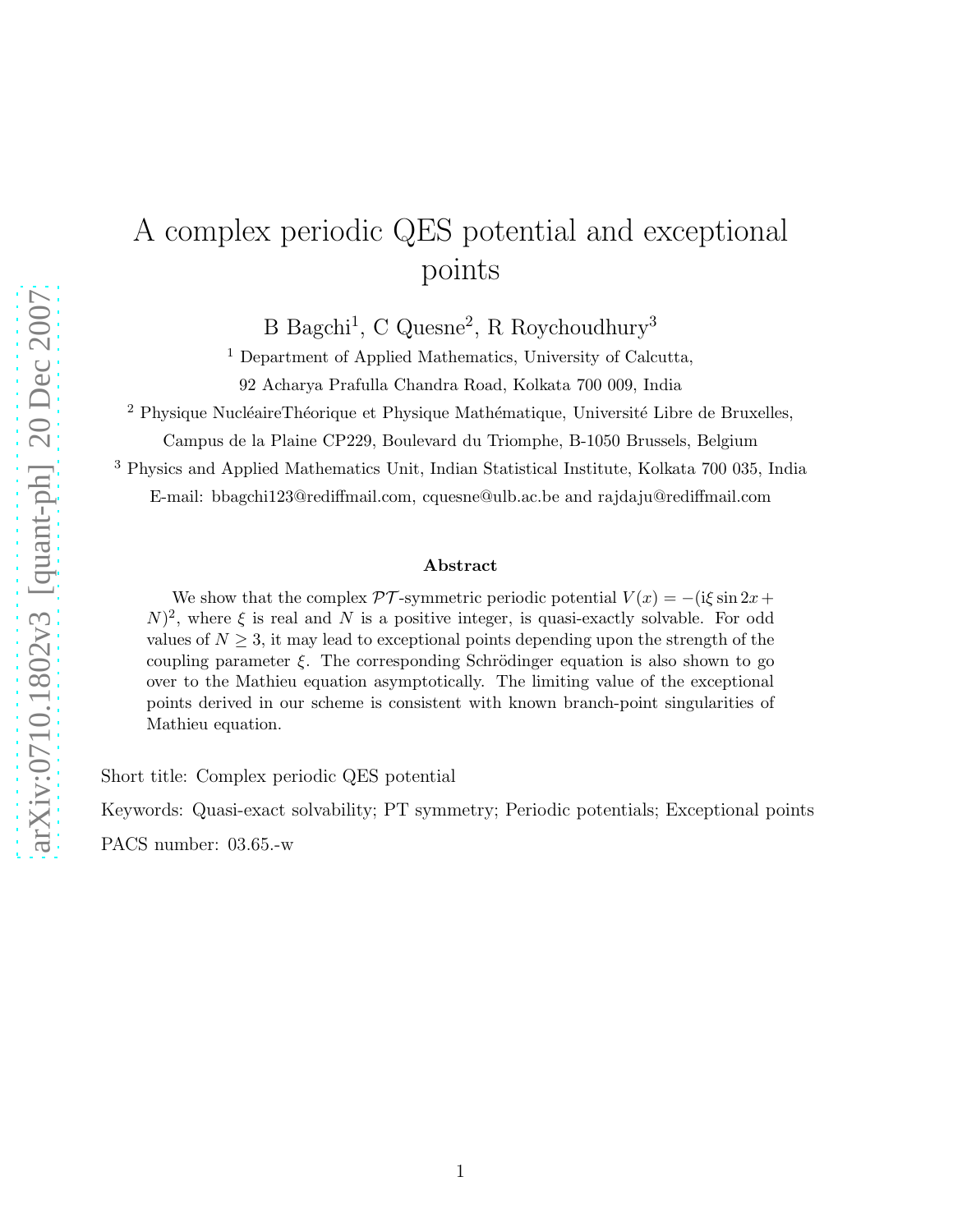In recent times, considerable attention has been paid to the development (see, for example, the comprehensive review [\[1\]](#page-7-0)) of complex non-Hermitian systems admitting space-time reflection  $(\mathcal{PT})$  symmetry, the primary reason being rooted to the conjecture that the eigenvalues of the governing Hamiltonians support [\[2\]](#page-7-1) a real bound-state spectrum. However, the package of  $\mathcal{PT}$ -symmetric theories is such that should a spontaneous breaking take place, a loss of the reality of the energies is incurred and complex eigenvalues appear in conjugate pairs. In such a situation, the accompanying eigenfunctions cease to belong to the  $\mathcal{PT}$ operator. The critical points where some pairs of real eigenvalues transit to the complex plane turn out to be exceptional points, *i.e.*, points of the complex parameter space where two eigenvalues coalesce  $[3, 4]^1$  $[3, 4]^1$  $[3, 4]^1$  $[3, 4]^1$ . Occurrences of the latter have been widely studied in the literature (see, for example, [\[5,](#page-7-4) [6,](#page-7-5) [7,](#page-7-6) [8\]](#page-7-7)).

This note investigates a new class of quasi-exactly solvable (QES)  $\mathcal{PT}$ -symmetric  $\pi$ periodic potentials defined by

<span id="page-1-1"></span>
$$
V(x) = -(\mathrm{i}\xi\sin 2x + N)^2\tag{1}
$$

with  $\xi \in \mathbb{R}$  and N an integer, which has applications in one-dimensional crystal problems [\[9\]](#page-7-8). We shall be interested here in  $\pi$ -periodic or  $\pi$ -anti-periodic solutions of the corresponding Schrödinger equation, which are counterparts of the band edge wavefunctions (often called eigenfunctions) of conventional theories for real periodic potentials (see, for example, ref. [\[10\]](#page-7-9)). As will be demonstrated below, for odd values of  $N \geq 3$ ,  $V(x)$  leads to complexconjugate square-root branch-point singularities, implying the crossing of the energy levels to the complex plane and giving rise to exceptional points. Here the eigenfunctions turn out to be  $\mathcal{PT}$ -symmetric and  $\pi$ -periodic in nature. In contrast, for even N, such critical points are absent: there are only pairs of complex-conjugate eigenvalues with corresponding eigenfunctions that are  $\pi$ -anti-periodic and fail to be  $\mathcal{PT}$ -symmetric.

It should be noted that the 'hyperbolic' analogue of [\(1\)](#page-1-1), namely [\[11\]](#page-7-10)

<span id="page-1-2"></span>
$$
V(y) = -(\zeta \sinh 2y - iM)^2,\tag{2}
$$

<span id="page-1-0"></span><sup>&</sup>lt;sup>1</sup>It should be noted that the critical points considered here are only special cases of exceptional points because (i) we restrict the range of  $\xi$  in [\(1\)](#page-1-1) to real values, while we might consider the whole complex plane, and (ii) exceptional points do not necessarily occur as branch-point singularities of a single analytic function, but might also result from the equality of two analytic functions.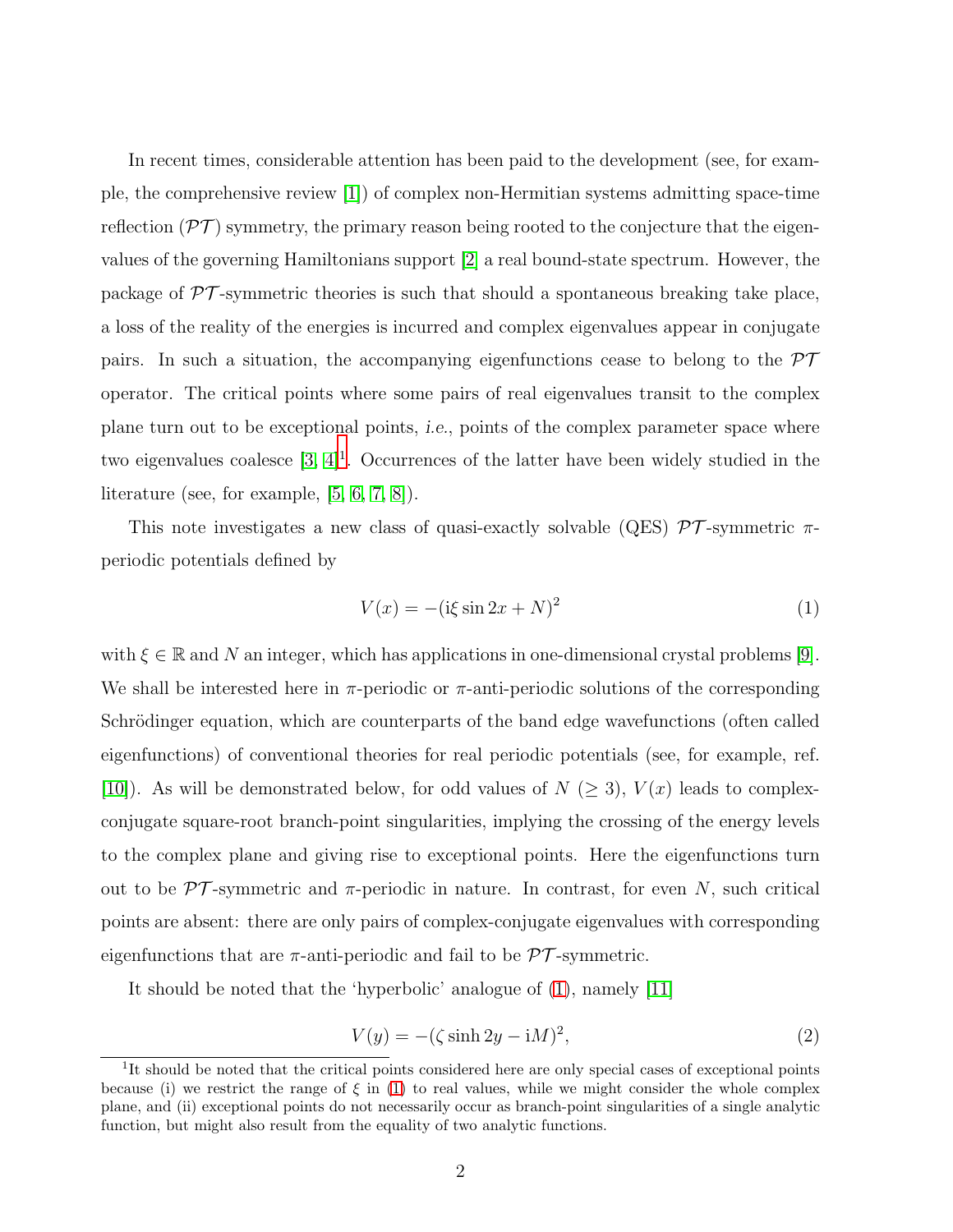where  $\zeta \in \mathbb{R}$  and M an integer, is also  $\mathcal{PT}$ -symmetric but always has energies which are real for all integer values of M and as such no critical point is encountered. A similar conclusion holds for the cosh-version of  $(2)$  [\[12\]](#page-7-11) (see also [\[13\]](#page-7-12)) whenever M is an even integer because the QES eigenvalues occur in complex-conjugate pairs, but it does not hold for M an odd integer since then the QES eigenvalues are real for  $|\zeta|$  smaller than or equal to some critical value.

Calculations carried out by us show that for the QES eigenvalues of [\(1\)](#page-1-1), critical points emerge when the quantity  $N|\xi|$  keeps to a value in the vicinity of 1.47 for  $N \in \mathbb{N}_{\text{odd}}$ . This prompts us to enquire into a large N behaviour of the Schrödinger equation having  $V(x)$ as its potential. In units wherein  $\hbar = 2m = 1$ , the Schrödinger equation reads

<span id="page-2-0"></span>
$$
-\frac{d^2\psi}{dx^2} - (\text{i}\xi\sin 2x + N)^2\psi = E\psi\tag{3}
$$

and it is a simple exercise to convince oneself that in the large  $N$  limit, equation [\(3\)](#page-2-0) goes to the form

<span id="page-2-1"></span>
$$
-\frac{d^2\psi}{dx^2} - 2ig\sin 2x\psi = \bar{E}\psi,
$$
\n(4)

where  $g = N\xi \in \mathbb{R}$  and  $\overline{E} = E + N^2$ . In writing [\(4\)](#page-2-1), we have assumed g to be finite under the double limits  $N \to \infty$  and  $\xi \to 0$ .

Interestingly, equation [\(4\)](#page-2-1) is the Mathieu equation [\[14\]](#page-7-13), in which branch-point singularities are known to occur as exemplified in the works of Blanch and Clemm [\[15\]](#page-7-14), Hunter and Guerrieri [\[16\]](#page-7-15), and others [\[17,](#page-7-16) [18,](#page-7-17) [19\]](#page-7-18). A variety of numerical methods has attempted to solve Mathieu equation with an imaginary characteristic parameter as is the case in  $(4)$ . Tabular values from an old paper of Mulholland and Goldstein  $[17]$  reflect<sup>[2](#page-2-2)</sup> that the eigenvalues  $\bar{E}_n$  would be both real and conjugate complex: the transition occurring at  $g = g_c = 1.4687$  for solutions having a period  $\pi$ . It is of utmost relevance that  $g_c$  is consistent with our calculated transitional value of  $N|\xi| \sim 1.47$  (where N is odd corresponding to  $\pi$ -periodic eigenfunctions) beyond which the energy degeneracy is lifted, the critical points effecting a phase transition.

<span id="page-2-2"></span><sup>&</sup>lt;sup>2</sup>after making a change of the coordinate  $x \to t - \frac{\pi}{4}$  without affecting the underlying periodicity.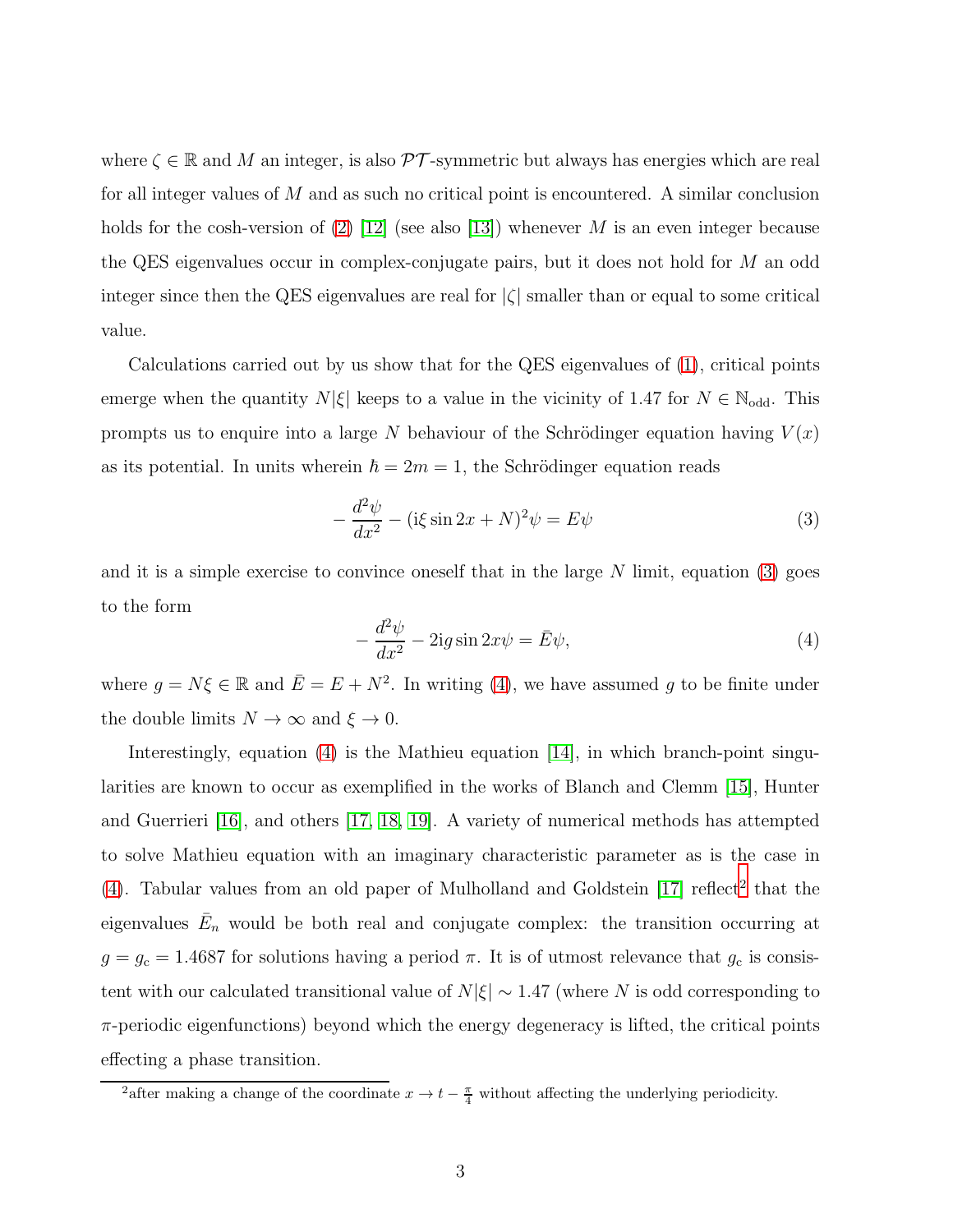In a different context, Bender *et al* [\[20\]](#page-8-0) have made a systematic WKB analysis of the potentials of form  $V(y) = i \sin^{2n+1}(y)$   $(n = 0, 1, 2, ...)$  to justify that these have real bands and gaps, the wavefunctions turning out to be always periodic at the edges of each band. The presence of the coupling g in the Mathieu equation  $(4)$ , however, makes it of a more general character and facilitates the study of critical points.

We now turn to [\(3\)](#page-2-0) and proceed to interpret it as a QES system. Typically QES problems may be generated by means of a universal enveloping algebra  $U(sl(2))$  [\[21,](#page-8-1) [22\]](#page-8-2). Here we observe that in terms of the sl(2) generators

$$
J_{+} = z^{2} \frac{d}{dz} - 2jz, \qquad J_{0} = z \frac{d}{dz} - j, \qquad J_{-} = \frac{d}{dz}, \tag{5}
$$

the Hamiltonian  $H$  can be mapped to the following spectral problem

<span id="page-3-0"></span>
$$
H_{\rm g} = 4J_0^2 + 2\xi J_+ + 2\xi J_- - N^2 + \xi^2 \tag{6}
$$

for  $j = (N-1)/2$ , where in principle both even and odd values of N are allowed. To arrive at the representation [\(6\)](#page-3-0) we utilized the connections

$$
H_{g} = [\mu(z)]^{-1} H \mu(z),
$$
  

$$
\mu(z) = z^{(1-N)/2} \exp\left[\frac{1}{4}\xi\left(z - \frac{1}{z}\right)\right],
$$
 (7)

<span id="page-3-1"></span>with  $z = \exp(2ix)$ , as is required to have a gauge-transformed form.

The eigenvalues and eigenfunctions of  $H$  can now be derived from those of  $(2)$  by means of an anti-isospectral transformation  $y \to ix$ ,  $\zeta \to -i\xi$ ,  $M \to N$  [\[23,](#page-8-3) [24\]](#page-8-4). We can check that the gauge function and the gauged Hamiltonian written down in [\[11\]](#page-7-10) transform to  $\mu(z)$ and  $-H<sub>g</sub>$  as they should. Thus equations [\(6\)](#page-3-0) and [\(7\)](#page-3-1) are in the true spirit of quasi-exact solvability.

Our results for some of the eigenvalues E and eigenfunctions  $\psi(x)$  of H are furnished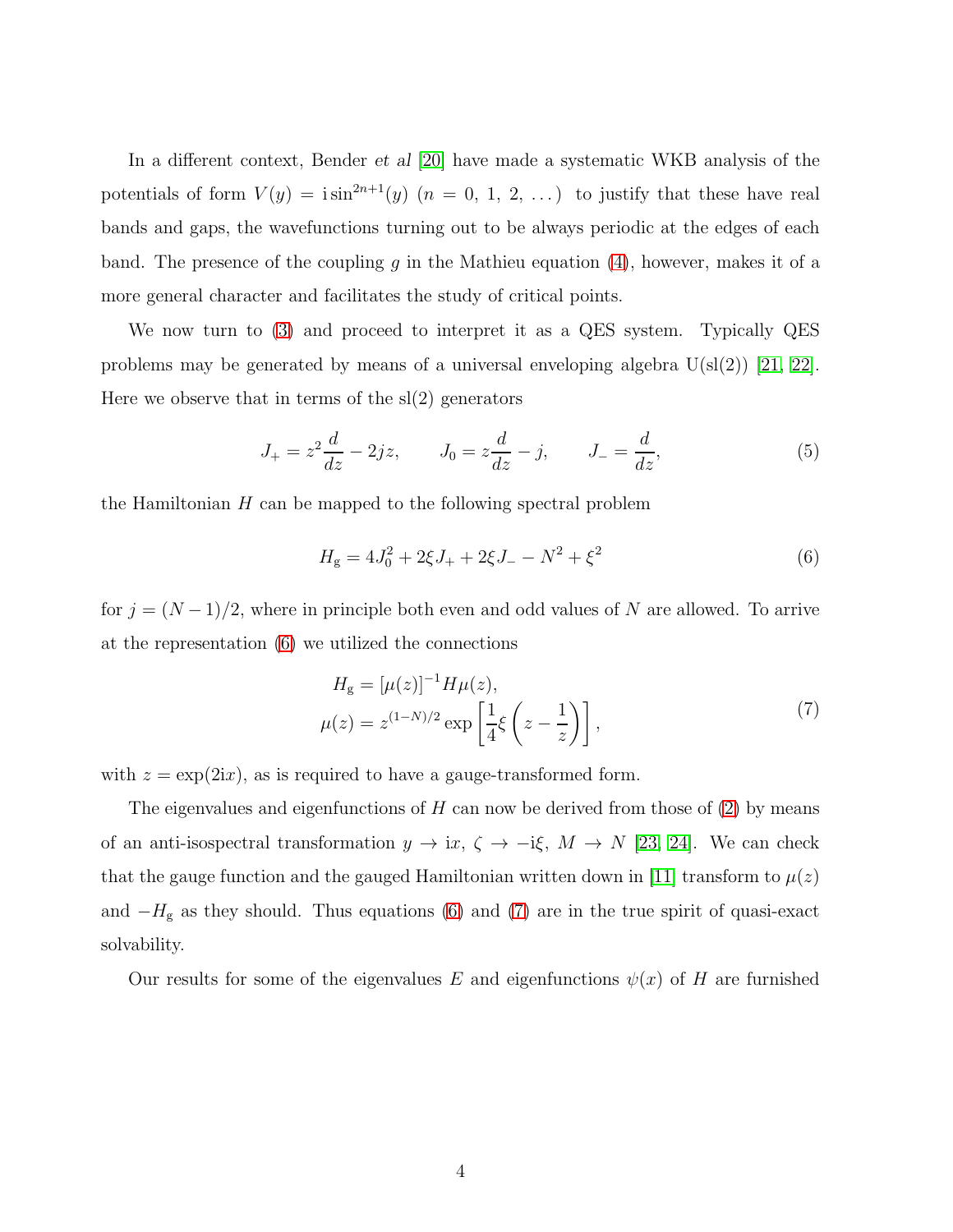below  $(\sigma, \tau = \pm)$ :

<span id="page-4-3"></span>• 
$$
N = 1
$$
:  $E = -1 + \xi^2$ ,  $\psi(x) \propto e^{\frac{1}{2}\xi \sin 2x}$ ,  
\n•  $N = 2$ :  $E_{\sigma} = -3 + 2i\sigma\xi + \xi^2$ ,  $\psi_{\sigma}(x) \propto e^{\frac{1}{2}\xi \sin 2x}(\cos x - \sigma \sin x)$ ,  
\n•  $N = 3$ :  $E_0 = -5 + \xi^2$ ,  $\psi_0(x) \propto e^{\frac{1}{2}\xi \sin 2x} \cos 2x$ ,  
\n $E_{\sigma} = -7 + \xi^2 - 2\sigma\sqrt{1 - 4\xi^2}$ ,  
\n $\psi_{\sigma}(x) \propto e^{\frac{1}{2}\xi \sin 2x} \left[2i \sin 2x + \frac{1}{\xi} \left(1 + \sigma\sqrt{1 - 4\xi^2}\right)\right]$ ,  
\n•  $N = 4$ :  $E_{\sigma,\tau} = -11 - 2i\sigma\xi + \xi^2 - 4\tau\sqrt{1 + i\sigma\xi - \xi^2}$ ,  
\n $\psi_{\sigma,\tau}(x) \propto e^{\frac{1}{2}\xi \sin 2x} (\cos x + \sigma \sin x) \left[i \sin 2x + \frac{1}{\xi} \left(1 + \tau\sqrt{1 + i\sigma\xi - \xi^2}\right)\right]$ .

The expressions for the energy and the associated eigenfunctions for higher values of N are more cumbersome: of the five solutions for  $N = 5$ , one set of energy eigenvalues

<span id="page-4-4"></span>
$$
E_{\sigma} = -15 + \xi^2 - 2\sigma\sqrt{9 - 4\xi^2}
$$
 (9)

is obtained by solving a quadratic equation and the corresponding eigenfunctions are

$$
\psi_{\sigma}(x) \propto e^{\frac{i}{2}\xi \sin 2x} \cos 2x \left[2i \sin 2x + \frac{1}{\xi} \left(3 + \sigma \sqrt{9 - 4\xi^2}\right)\right],\tag{10}
$$

while the other set corresponds to the cubic equation

<span id="page-4-1"></span>
$$
\mathcal{E}^3 + 20\mathcal{E}^2 + 64(1+\xi^2)\mathcal{E} + 768\xi^2 = 0,
$$
\n(11)

where  $\mathcal{E} = \xi^2 - 25 - E$ , with eigenfunctions

<span id="page-4-0"></span>
$$
\psi(x) \propto e^{\frac{i}{2}\xi \sin 2x} (\sin^2 2x + b \sin 2x + c). \tag{12}
$$

In  $(12)$ , the quantities b and c are given by the relationships

<span id="page-4-2"></span>
$$
b = -\frac{1}{4\xi}(16 + \mathcal{E}), \qquad c = \frac{24 + \mathcal{E}}{\mathcal{E}}.
$$
 (13)

The three solutions of  $\mathcal E$  from [\(11\)](#page-4-1), when substituted in [\(13\)](#page-4-2), yield the corresponding values of b and c which, in turn, provide the expressions for the eigenfunctions from  $(12)$ .

We thus notice that for even  $N$ ,  $\mathcal{PT}$  symmetry is broken: only pairs of complexconjugate eigenvalues exist, the corresponding eigenfunctions being  $\pi$ -anti-periodic. On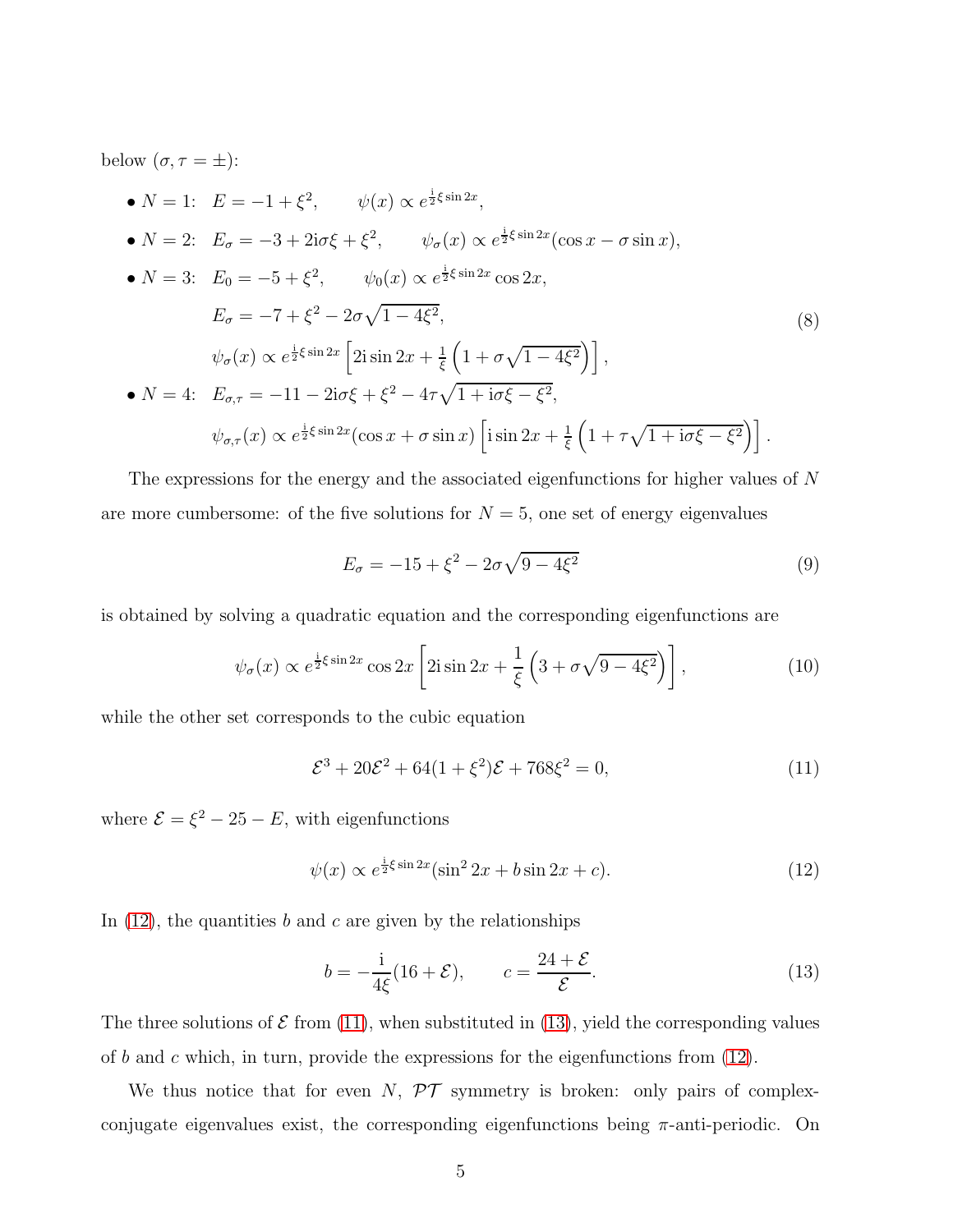the other hand, for odd N, there is at least one real eigenvalue irrespective of whether  $\mathcal{PT}$ symmetry is broken or not, while the remaining ones are either real or in complex-conjugate pairs depending upon a critical value of  $\xi$ . However, the corresponding eigenfunctions are  $\pi$ -periodic but their being  $\mathcal{PT}$ -symmetric or not depends upon the nature of eigenvalues.

While it is trivial to see from [\(8\)](#page-4-3) that for  $N = 3$  there are critical points at  $|\xi|$  = 0.5, determining those for the case  $N = 5$  requires solving the cubic equation [\(11\)](#page-4-1). A little algebra shows that the condition for the existence of one real and a pair of complexconjugate roots relies upon the positivity of  $\Delta$  that is defined by

$$
\Delta = 16\xi^6 - 4\xi^4 + 103\xi^2 - 9. \tag{14}
$$

Solving for  $\Delta = 0$  gives the roots  $\xi^2 = 0.0876$  and  $0.0812 \pm i(2.5331)$ , from which we immediately identify critical points in the neighbourhood of  $|\xi| = 0.296$ . The other branchpoint singularities at  $|\xi| = 1.5$ , where the eigenvalues [\(9\)](#page-4-4) coalesce, are situated further away from those coming from the cubic equation [\(11\)](#page-4-1) and for the purpose of comparison with Mathieu equation do not interest us.

The above procedure can be continued further. For  $N = 7$ , we are led to a cubic equation

$$
\mathcal{E}^3 + 56\mathcal{E}^2 + 16(49 + 4\xi^2)\mathcal{E} + 768(3 + 2\xi^2) = 0
$$
\n(15)

and a quartic one

$$
\mathcal{E}^4 + 56\mathcal{E}^3 + 16(49 + 10\xi^2)\mathcal{E}^2 + 384(6 + 17\xi^2)\mathcal{E} + 2304\xi^2(24 + \xi^2) = 0,\tag{16}
$$

where  $\mathcal{E} = \xi^2 - 49 - E$ . A search for their zeros tells us that there are critical points coming from the latter and situated at  $|\xi| = 0.2107$  further which the eigenvalues develop square-root singularities. The corresponding eigenfunctions are too complicated to be given here.

Putting everything together, it is significant to note the convergence of the quantity  $N|\xi|$  to the value of 1.47. Indeed our findings are

$$
N|\xi| = 1.5 \qquad \text{for } N = 3
$$
  
= 1.4797 \qquad \text{for } N = 5  
= 1.4749 \qquad \text{for } N = 7 (17)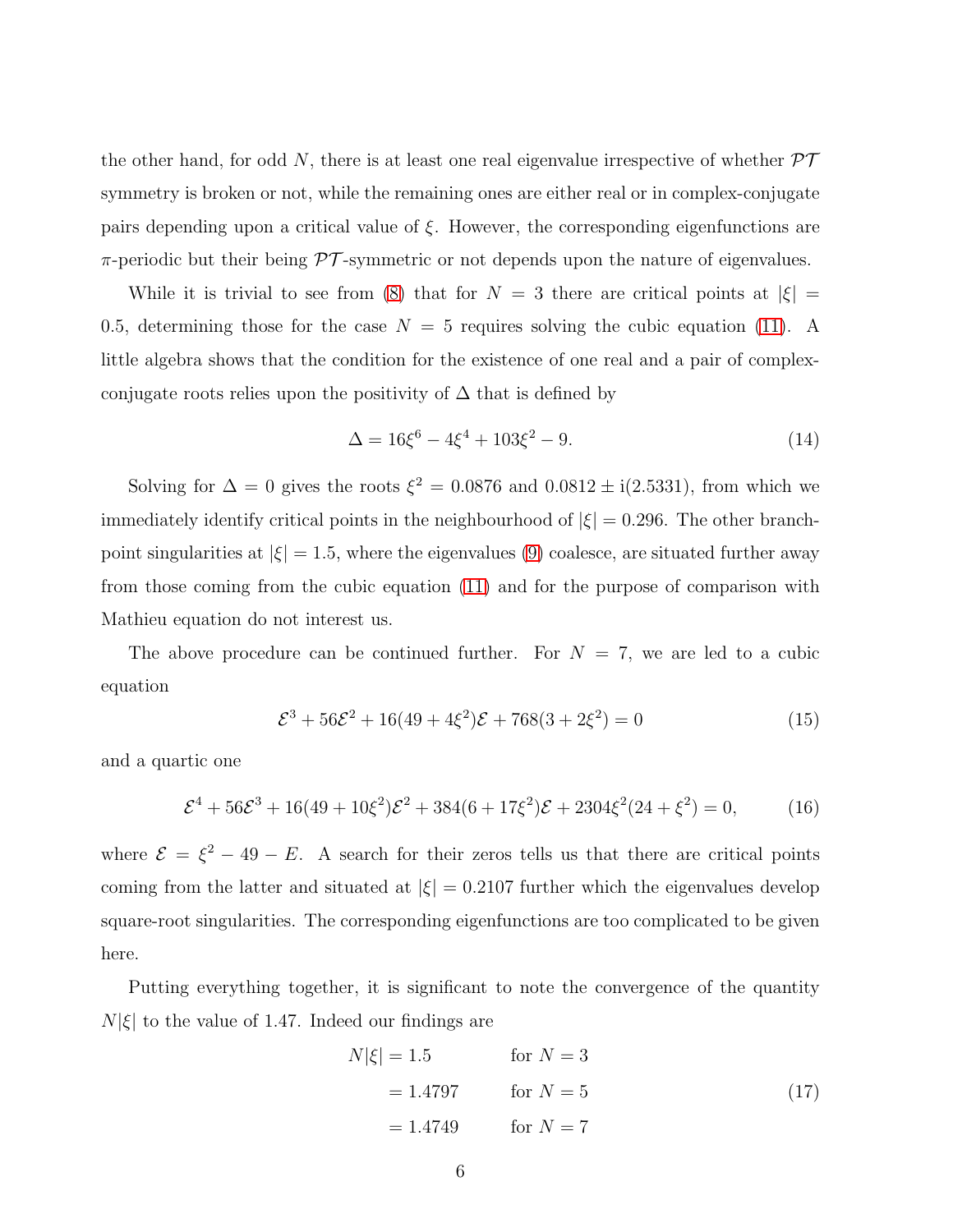which are comfortably close to Mulholland-Goldstein estimate of  $g_c = 1.4687$ . The trend prevails for higher odd integers N as well, as our numerical results have indicated. We therefore conclude that the QES model given by [\(1\)](#page-1-1) is well described by an imaginary sine potential in the large N limit. The presence of the imaginary coupling constant  $i\xi$  makes the role of the critical points very specific as comparison with the numerical solutions of the Mathieu equation has shown.

Summarizing, we have proposed a QES  $\mathcal{PT}$ -symmetric periodic potential which possesses real and/or complex-conjugate eigenvalues. The latter may assume square-root branch-point singularities signalling the appearance of exceptional points. It is also established that our model goes over to the Mathieu equation asymptotically and that, even for rather moderate odd values of  $N$ , there is a remarkable coincidence of the limiting value of the lowest exceptional points found in our scheme with the estimates of the lowest branch-point singularities of Mathieu equation [\[17,](#page-7-16) [18\]](#page-7-17).

## Acknowledgments

We would like to thank an anonymous referee for some helpful comments and suggestions. Two of us, BB and RR, gratefully acknowledge the support of the National Fund for Scientific Research (FNRS), Belgium, and the warm hospitality at PNTPM, Université Libre de Bruxelles, where this work was carried out. One of us (RR) is also grateful to the Council of Scientific and Industrial Research (CSIR), New Delhi, for a grant (project no 21/0659/06/EMR-II).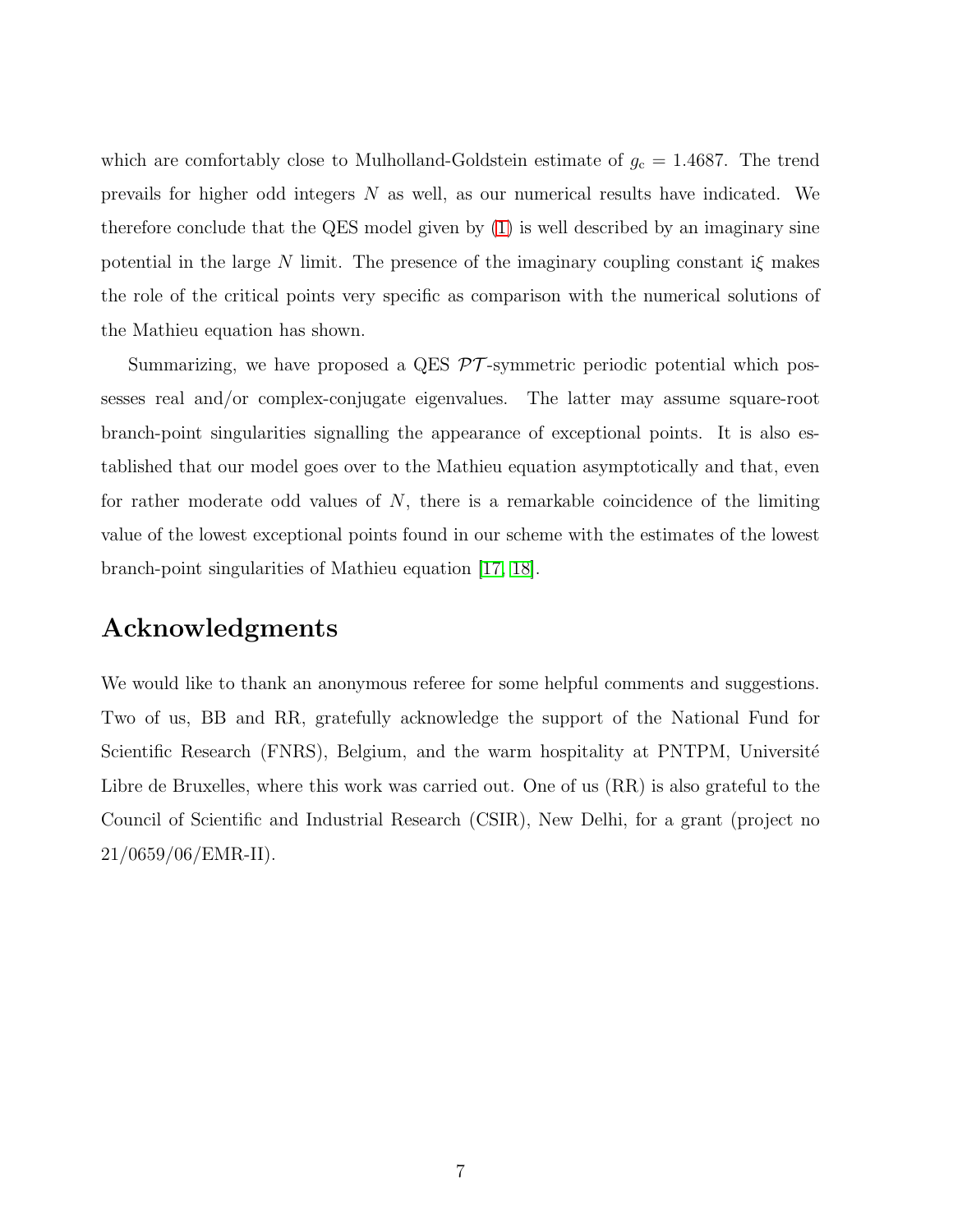## <span id="page-7-0"></span>References

- <span id="page-7-1"></span>[1] Bender C M 2007 *Rep. Prog. Phys.* 70 947
- <span id="page-7-2"></span>[2] Bender C M and Boettcher S 1998 *Phys. Rev. Lett.* 80 5243
- <span id="page-7-3"></span>[3] Kato T 1966 *Perturbation Theory for Linear Operators* (Berlin: Springer)
- <span id="page-7-4"></span>[4] Heiss W D 1999 *Eur. Phys. J.* D 7 1
- <span id="page-7-5"></span>[5] G¨unther U, Rotter I and Samsonov B F 2007 *J. Phys. A: Math. Theor.* 40 8815
- <span id="page-7-6"></span>[6] Berry M V 2005 *Proc. R. Soc.* A 461 2071
- <span id="page-7-7"></span>[7] Leyvraz F and Heiss W D 2005 *Phys. Rev. Lett.* 95 050402
- <span id="page-7-8"></span>[8] Znojil M 2007 *Phys. Lett.* B 647 225
- <span id="page-7-9"></span>[9] Boyd J K 2001 *J. Math. Phys.* 42 15
- <span id="page-7-10"></span>[10] Tkachuk V M and Voznyak O 2002 *Journal of Physics Studies* 6 40
- <span id="page-7-11"></span>[11] Bagchi B, Mallik S, Quesne C and Roychoudhury R 2001 *Phys. Lett.* A 289 34
- <span id="page-7-12"></span>[12] Khare A and Mandal B P 2000 *Phys. Lett.* A 272 53
- <span id="page-7-13"></span>[13] Sree Ranjani S, Kapoor A K and Panigrahi P K 2005 *Int. J. Mod. Phys.* A 20 4067
- <span id="page-7-14"></span>[14] Abramowitz M and Stegun I A 1965 *Handbook of Mathematical Functions* (New York: Dover)
- <span id="page-7-15"></span>[15] Blanch G and Clemm D S 1969 *Math. Comp.* 23 97
- <span id="page-7-16"></span>[16] Hunter C and Guerrieri B 1981 *Stud. Appl. Math.* 64 113
- <span id="page-7-17"></span>[17] Mulholland H P and Goldstein S 1929 *Phil. Mag.* 8 834
- <span id="page-7-18"></span>[18] Bouwkamp C J 1948 *Kon. Nederl. Akad. Wetensch. Proc.* 51 891
- [19] Zamastil J and Vinette F 2005 *J. Phys. A: Math. Gen.* 38 4009